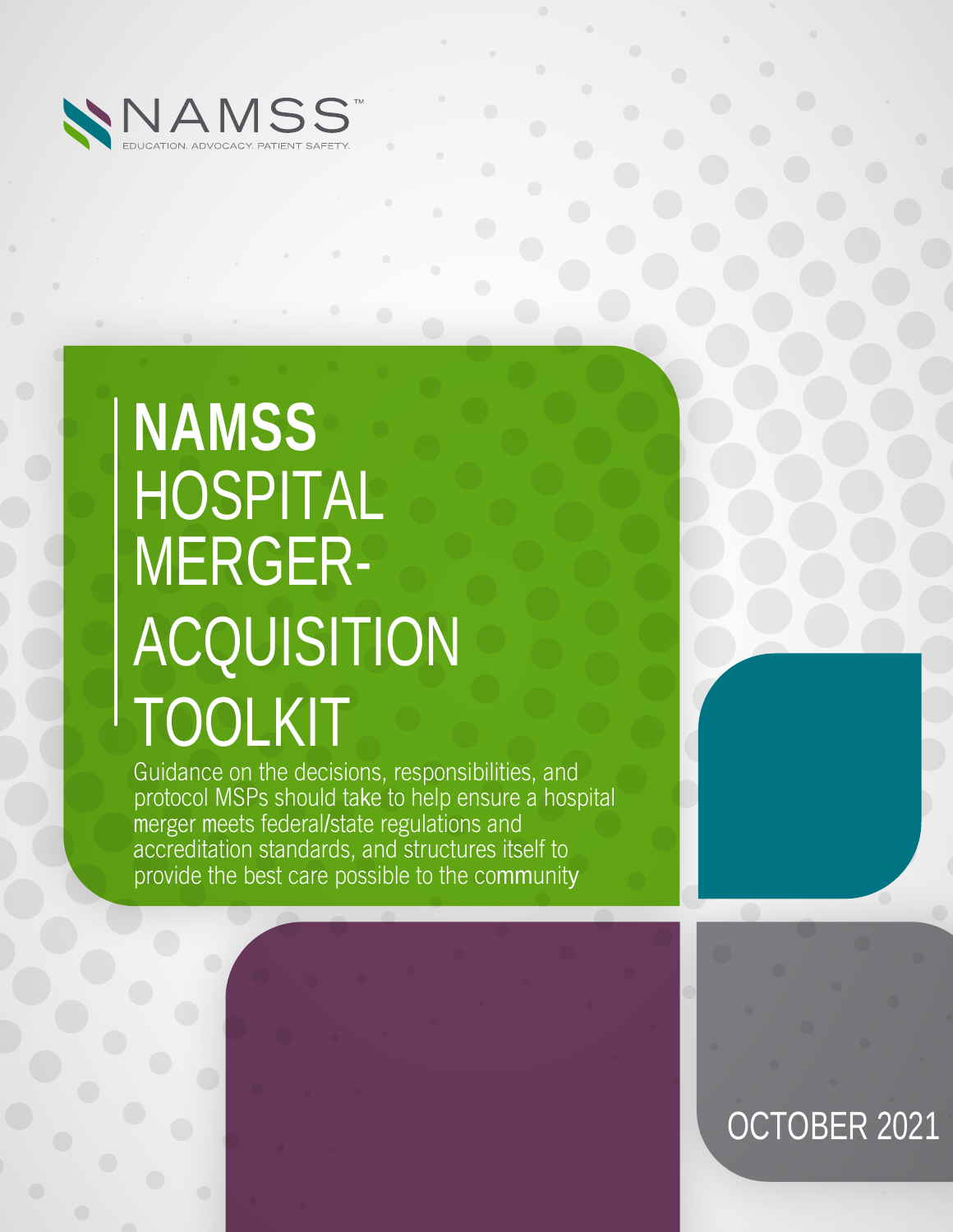

# **Table of Contents**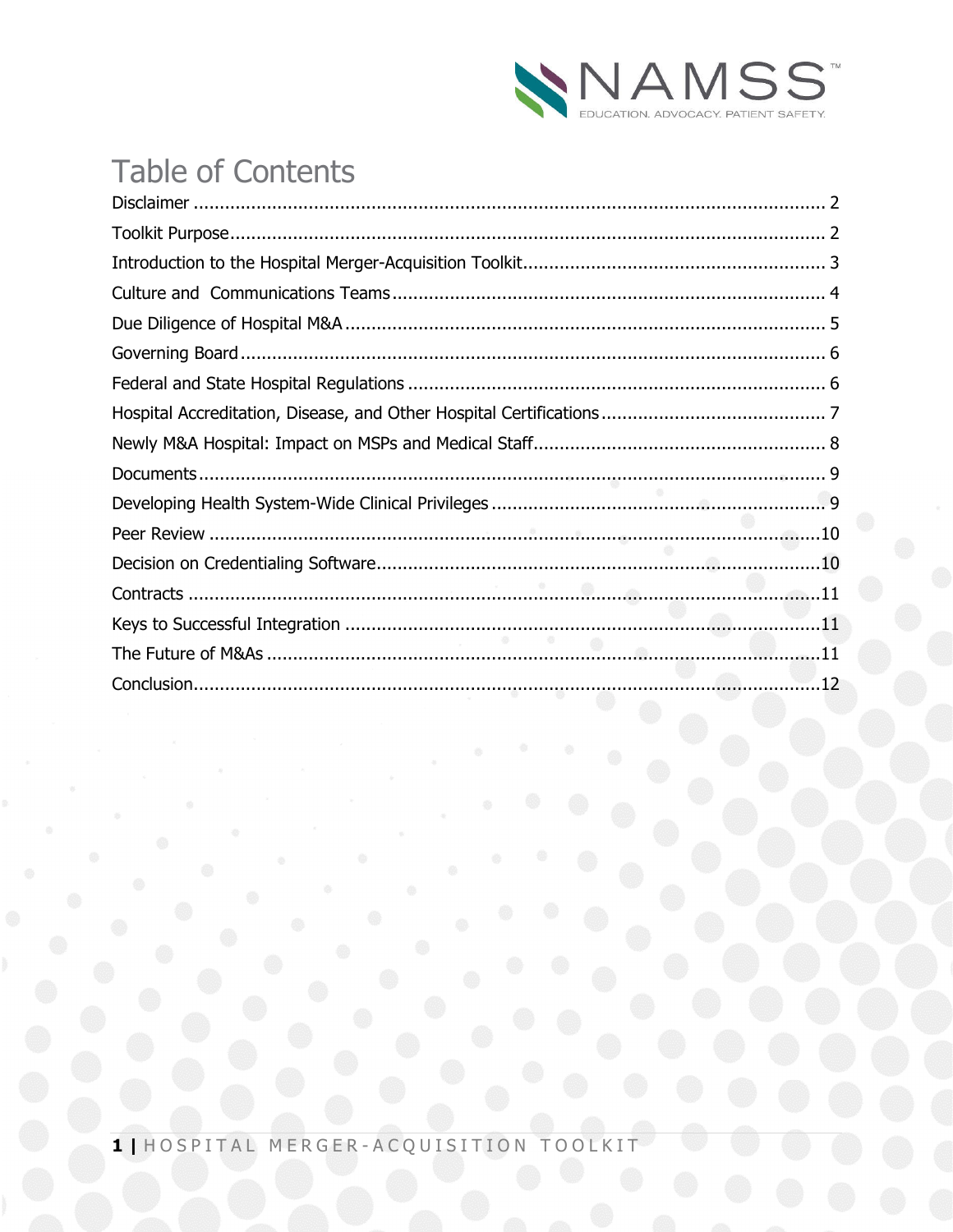

### **Disclaimer**

This document is a compilation of information from organizations, including state governments and accreditation agencies to assist Medical Services Professionals (MSPs) when a hospital announces it is merging with another hospital.

This information was collected by National Association Medical Staff Services (NAMSS) members and NAMSS staff and compiled by NAMSS and its strategic partners to provide a rapid-access Hospital Merger-Acquisition Toolkit for MSPs and hospitals.

This Toolkit is not intended as guidance from NAMSS. It does not replace or serve as a substitute for regulations, accreditation standards, or policy. This Toolkit is solely an informational product offered by NAMSS to MSPs and to hospitals.

NAMSS will update this document on an on-going basis to ensure all new and innovative approaches are reflected to provide states with strategies to continue addressing hospital closures. MSPs may submit updates to **info@namss.org,** ATTN: Hospital Merger-Acquisition Toolkit.

### **Toolkit Purpose**

The NAMSS Hospital Merger-Acquisition Toolkit is a resource for Medical Services Professionals (MSPs) involved in developing and launching a merged or acquired hospital. The Toolkit provides guidance on the decisions, responsibilities, and protocol MSPs should take to help ensure a hospital merger(s)/acquisition meets federal/state regulations and accreditation standards, and structures itself to provide the best care possible to the community. MSPs play a critical role in a hospital's merger/acquisition process. Their early involvement can help ensure a hospital's merger/acquisition practitioner-credentialing process follows best practice and enables MSPs to work at the top of their scope.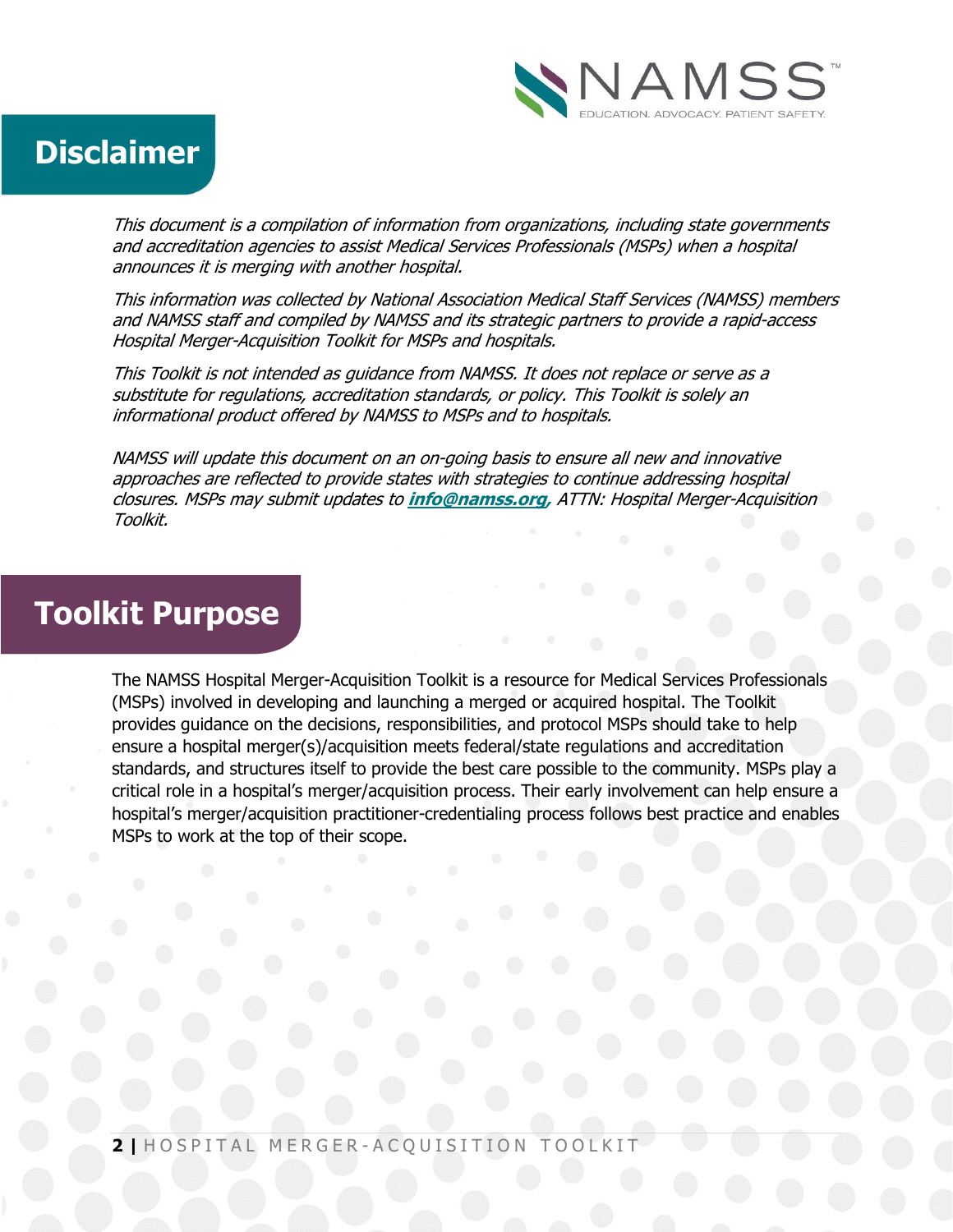

# **Introduction to the Hospital Merger-Acquisition Toolkit**

U.S. hospital-mergers and acquisitions (M&A) continue to trend upward (Figure 1),<sup>1</sup> as standalone hospital expenses challenge sustainability and hospital systems seek to expand their networks and geographical reach. According to a 2015 American Hospital Association's survey, nearly 60 percent of the approximately 5,000 U.S. hospitals are part of a health system. Both buyers and sellers can benefit from M&A, which can result in operational improvements, strategic growth, consolidated competitors, and increased financial value to that system.

A 2017 Deloitte assessment of hospital M&A, stated that between 2008 and 2014, over 750 hospital acquisitions or mergers took place in the United States. The Deloitte report credits this trend to pursuing economies of scale, decreasing unit costs by consolidating operations, and improving productivity and outcomes through increased volumes. M&A enables larger, consolidated health-systems, resulting from an acquisition or merger, to focus more on investments in technology, quality improvement, ancillary services, as well as shared services across a broader base, post-transaction. <sup>2</sup>



#### Figure 1. Hospital M&A transactions have continued to increase<sup>2</sup>

Source: Irving Levin Associates, Health Care M&A News, 2008-2016

<sup>1</sup> Irving Levin Associates, Health Care M&A News.

1

<sup>2</sup> Deloitte. Hospital M&A: When done well, M&A can achieve valuable outcomes. us-Ishc-hospital-ma **report-v2.pdf**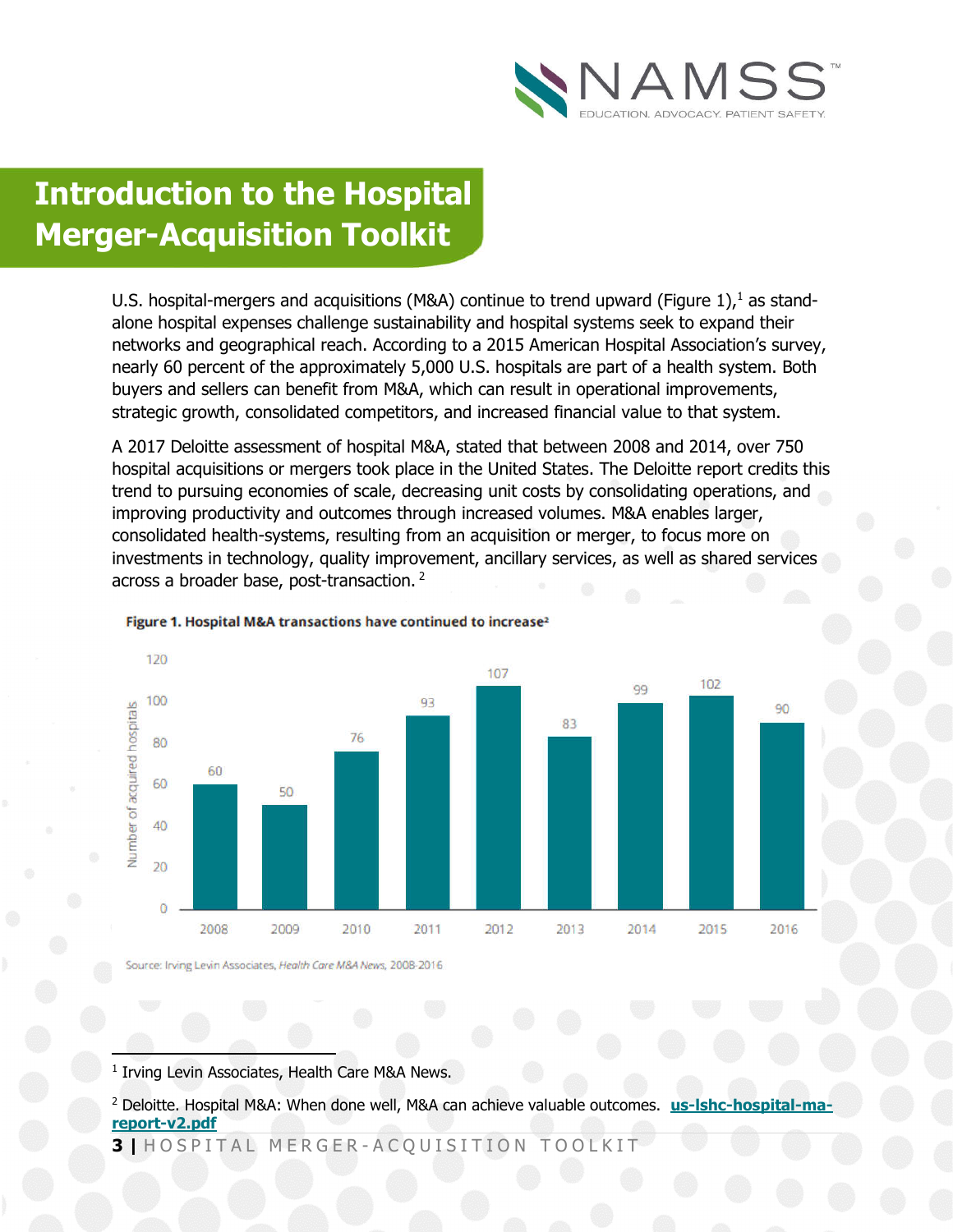

As hospital M&A rates continue to trend upward, MSPs play an important role in providing insight and guidance on merging and establishing medical staff departments by doing the following:

- Understanding the hospital system's vision for pursuing the transaction.
- Setting and communicating goals for merging departments.
- Remaining accountable to leaders.
- Identifying, understanding, and navigating cultural differences between the hospitals.
- Communicating decisions to colleagues and hospital leaders.
- Following medical staff best practices for integrating the acquired or merged organization an established system.
- Communicating decisions to colleagues and hospital leaders. Implement projectmanagement best practices that include goals with timeline-based project plans.<sup>3</sup>

The elements above will enable MSPs within the parent hospital system to help hospital leadership identify and eliminate duplications resulting from a merger or acquisition. MSPs should work with the hospital administrator overseeing the transaction to set goals and project timelines for medical staff-related projects and communicate these goals and timelines to hospital leadership.

Many MSPs have experienced hospital M&As and can attest to the unforeseen and anticipated challenges, mistakes, and successes of these transactions. MSPs' communications and interactions with those overseeing a hospital M&A on the goals and needs of merging medical staffs is critical to the success of the transaction.

### **Culture and Communications Teams**

To help an M&A transaction meet goals to improve quality of care, MSPs should work with hospital leadership to identify a "Quality Leader" to help keep these goals at the forefront of any directional decisions. Without directional leadership, silos can form and medical staffs from both hospitals may not collaborate or combine efforts to establish and implement best practices and intellectual property.4

Hospital medical staff culture is unique to each hospital and sudden changes, such as an M&A can be disruptive. It is important for MSP leaders to recognize that each hospital is unique. Respectful communication between both hospitals' medical staffs is critical to a successful M&A. Developing a plan to navigate identified culture differences can help merged systems meet their

<sup>3</sup> Ibid.

1

**4 |** H O S P I T A L M E R G E R - A C Q U I S I T I O N T O O L K I T

<sup>4</sup> Deloitte. Hospital M & A: When done well, M&A can achieve valuable outcomes. **us-lshc-hospitalma-report-v2.pdf.**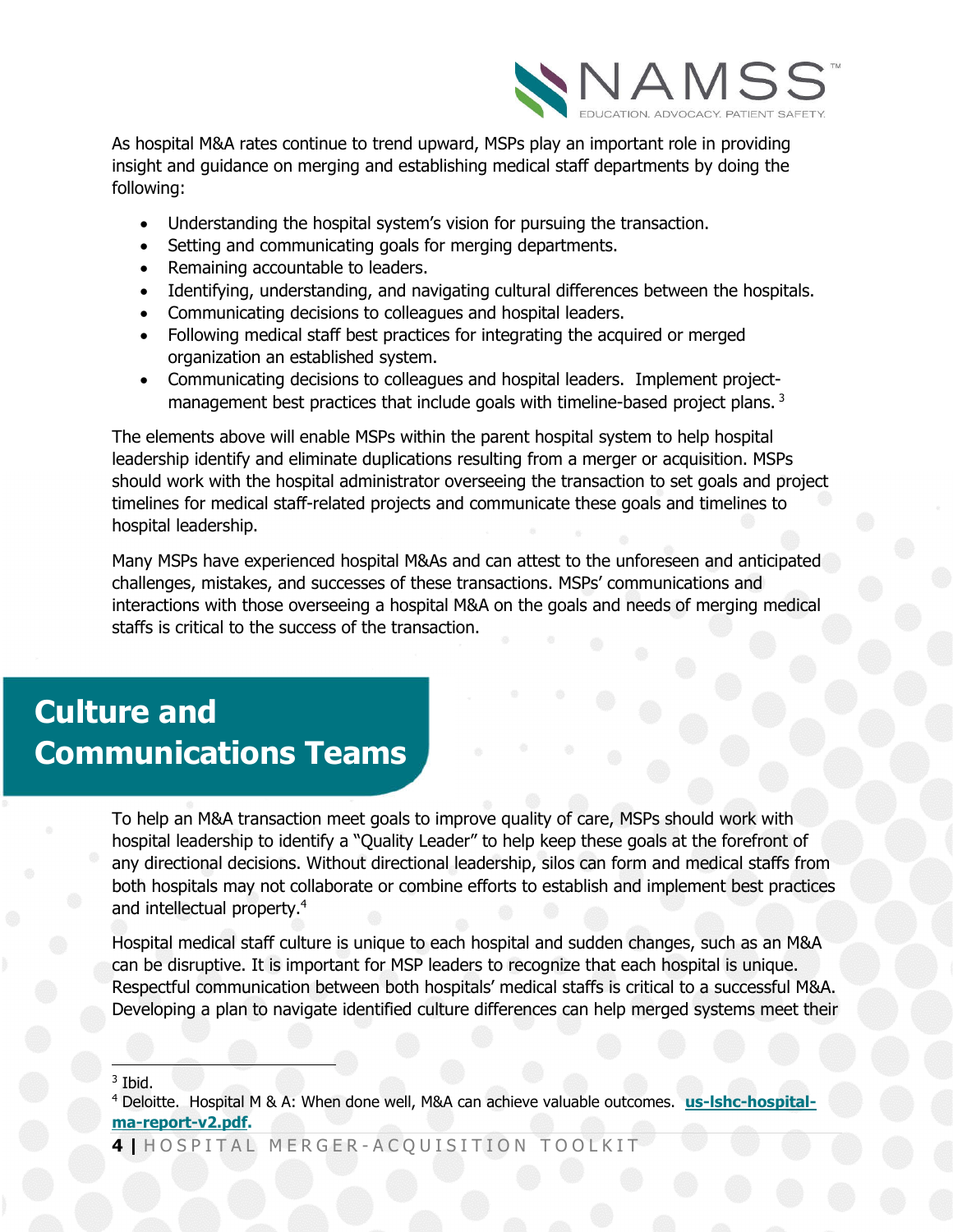

strategic goals and achieve successful metrics that benefit everyone. <sup>5</sup> The timeframe to address hospital cultures should be realistic and focus on patient safety and quality care.

Communications and coordination among and within the teams developing a M&A hospital's infrastructure is key to meeting benchmarks to merge hospitals. MSPs interact with, and are a part of, several of these teams and need to understand how each team works and affects the hospital's medical staff. Building relationships within the following teams is critical to ensuring MSPs have a voice in merging the hospitals' medical staff services department structure:

- Legal (Medical-Staff Bylaws, Hospital Policies and Procedures, Medical-Malpractice Insurance Requirements, Peer-Review Requirements, etc.)
- Administration (Budget, Medical Staff Reporting Structure, Medical-Staff Officer Appointments)
- Quality and Patient Safety (Leap Frog indicators, HCAHPS, Stroke, etc.)
- Information Technology Services (Electronic Medical Record, Credentialing Software, IT equipment, Medical Staff IT Support)
- Human Resources (Practitioner Employment, Contracted Medical Personnel)
- Health Plans Contracts (Delegated Credentialing)
- Revenue-Cycle Team
- Regulatory and Accreditation (CMS, State Law, the Joint Commission/ACHC/DNV)
- Medical Staff Leadership (Cultural integration and alignment is fundamental to any successful attempt to bring physicians into an organization in a coordinated and functional way).<sup>6</sup>
- Onboarding and Recruitment
- Provider Enrollment (Change of Address, Payer, Contracts, Notification of Effective Date).

### **Due Diligence of Hospital M&A**

Evaluating potential or actual compliance risks is necessary during a hospital transaction. M&As can be especially complicated because of the highly regulated hospital industry. Acquiring hospitals can inherit serious regulatory liabilities. Similarly, hospitals seeking to join a larger system may not fully know the risks they take during a transaction.

The acquiring hospital MSP may need to pre-audit credentialing files; credentialing database evaluation; medical staff-department structure, policies, and processes; review medical staff bylaws, rules, and regulations; and malpractice claims currently in place, which involve current practitioners with clinical privileges.

 $<sup>5</sup>$  Ibid.</sup>

1

<sup>6</sup> Burroughs, John. "Resign the Medical Staff Model." 2015.

**<sup>5</sup> |** H O S P I T A L M E R G E R - A C Q U I S I T I O N T O O L K I T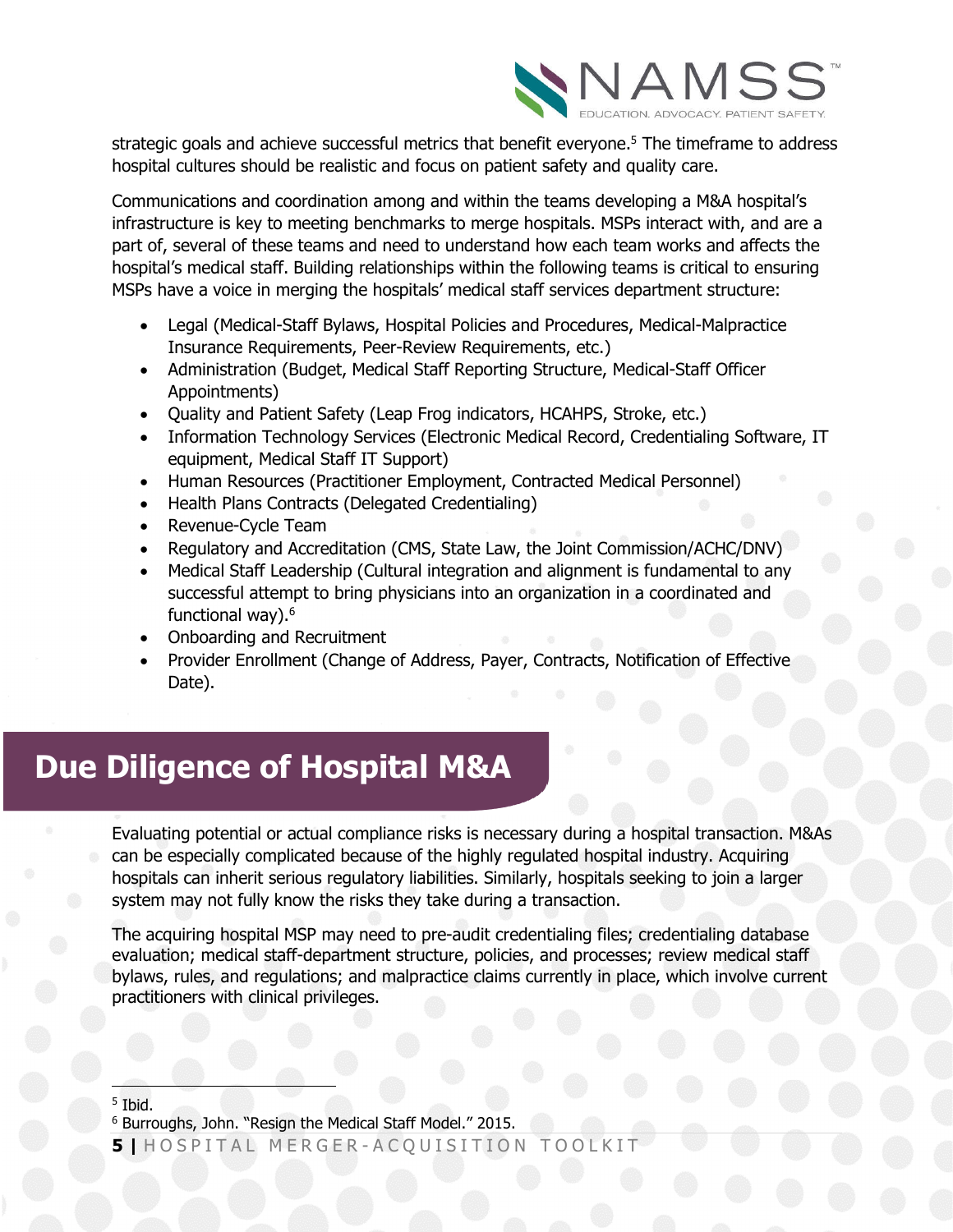

### **Governing Board**

Hospital M&As must determine if the M&A hospital's board members will maintain their membership, will a new board selected, or incorporate the board into the health system board. The Hospital M&A contract terms make this determination, and the newly M&A hospital board will approve all the following documents and decisions:

- Medical Staff Bylaws (Governance, medical staff categories, qualifications, history and physical, etc.)
- Selection of Medical Executive Committee Members
- Credentials Policy (Medical Staff)
- Organizational Manual (Medical Executive Committee, Credentials Committee, Patient Safety & Quality Committee, etc.)
- Advance Practice Clinician Policy
- Rules and Regulations
- Specialty Clinical Privileges (Determine if privileges will be revised to be included into Hospital M&A as applicable).
- Set Meeting Dates and Times
- Provide Document of Necessary Items to Be Approved
- Determine Hospital & Disease Specific Accreditation Status

# **Federal and State Hospital Regulations**

The Centers for Medicare and Medicaid Services (CMS) and the State Department of Health should be notified of the M&A contract as soon as possible. Other legal documents may need to be filed with the appropriate county and may be required to approve the M&A. It is critical that MSPs understand and speak to CMS regulations and interoperative guidelines, as well as state hospital regulations, when a hospital develops its compliance infrastructure as a new M&A hospital. All MSPs of an M&A need to understand the scopes of practice for the medical board, nursing board and other advanced-practice clinicians as may differ among states.

- Centers for Medicare & Medicaid
- State Hospital Regulations
- State Medical Board
- State Nursing Board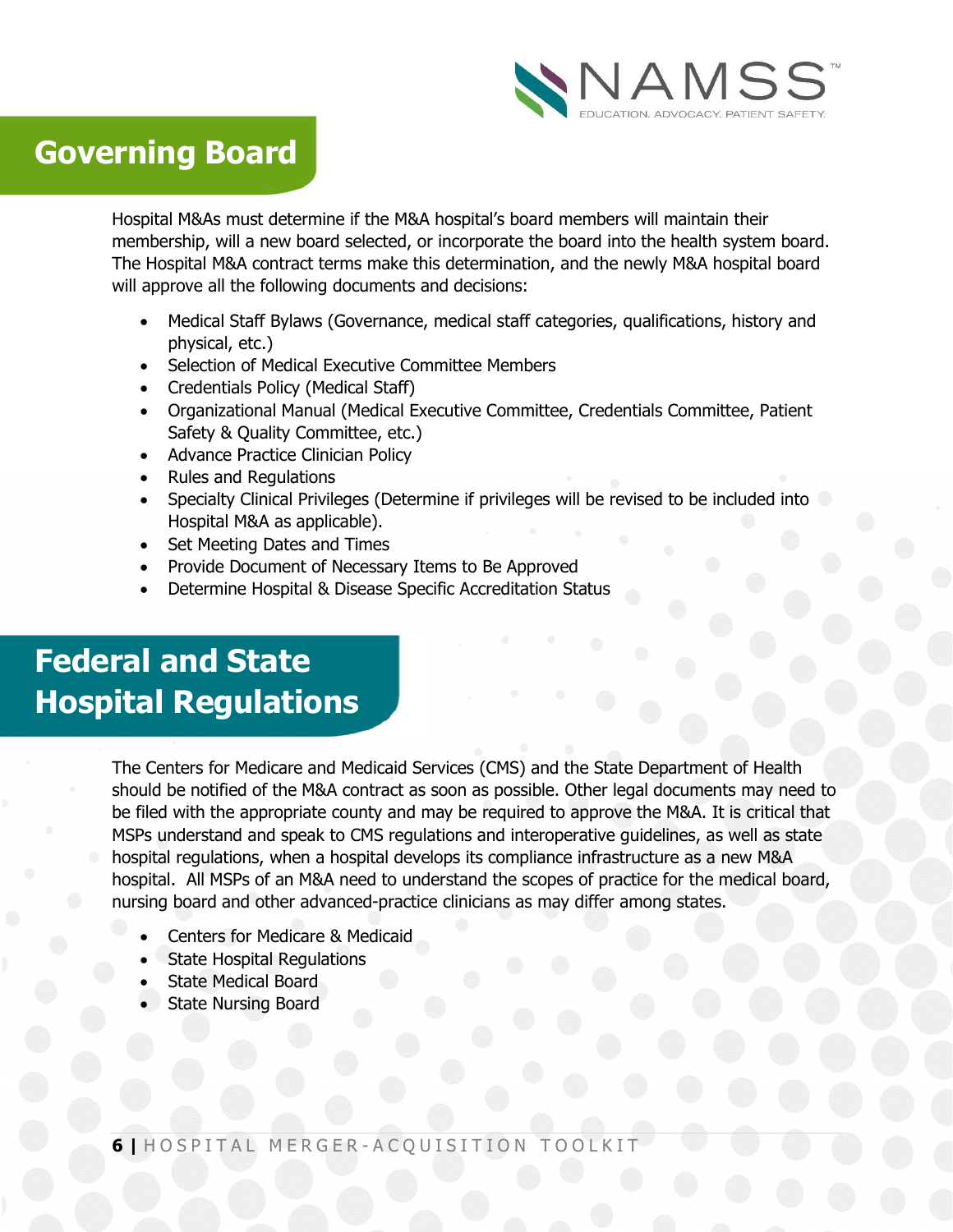

### **Hospital Accreditation, Disease, and Other Hospital Certifications**

M&A hospitals may have the same hospital accreditation or maybe different. The hospitals may decide to keep both accreditations until one of them expires and transfers to the other accrediting organization. It will be important to review the following hospital-accreditation manual chapters below.

- Review Accreditation Requirements for Newly Merged Hospital
	- o Does the same organization accredit both hospitals?
	- $\circ$  Newly merged hospitals will need to undergo a new survey due to new organizational structure.
- Medical Staff Chapter
- Leadership Chapter
- Emergency Chapter

The Joint Commission, for example, has several Hospital Certifications by Setting:<sup>7</sup>

- Evolving with Care
- Cardiac Certification
- Orthopedic Certification
- Stroke Certification
- Disease-Specific Care
- Integrated Care
- Maternal Level Of Care Verification
- Medication Compounding
- Perinatal Care
- Palliative Care
- Patient Blood Management
- Primary Care Medical Home

#### Medical Staff Services

M&A hospital medical staff services departments can be one of the most challenging and successful opportunities for MSPs. Those in these scenarios may have different perspectives on the M&A depending on if the side of the M&A the MSP is affiliated. MSPs on both sides will need to understand change and the underlying positives and negatives. Communication, as mentioned above, will be key to promote the vision, the future of the department and any changes. M&As will become more efficient with some of the possible changes below.

- Paper to Electronic
- Medical Staff Bylaws, Medical Staff Policies, Rules and Regulations Standardization
- Health System Uniform Clinical Privileges

**7 |** H O S P I T A L M E R G E R - A C Q U I S I T I O N T O O L K I T  $\overline{\phantom{a}}$ <sup>7</sup> The Joint Commission Website, September 26, 2021. https://www.jointcommission.org/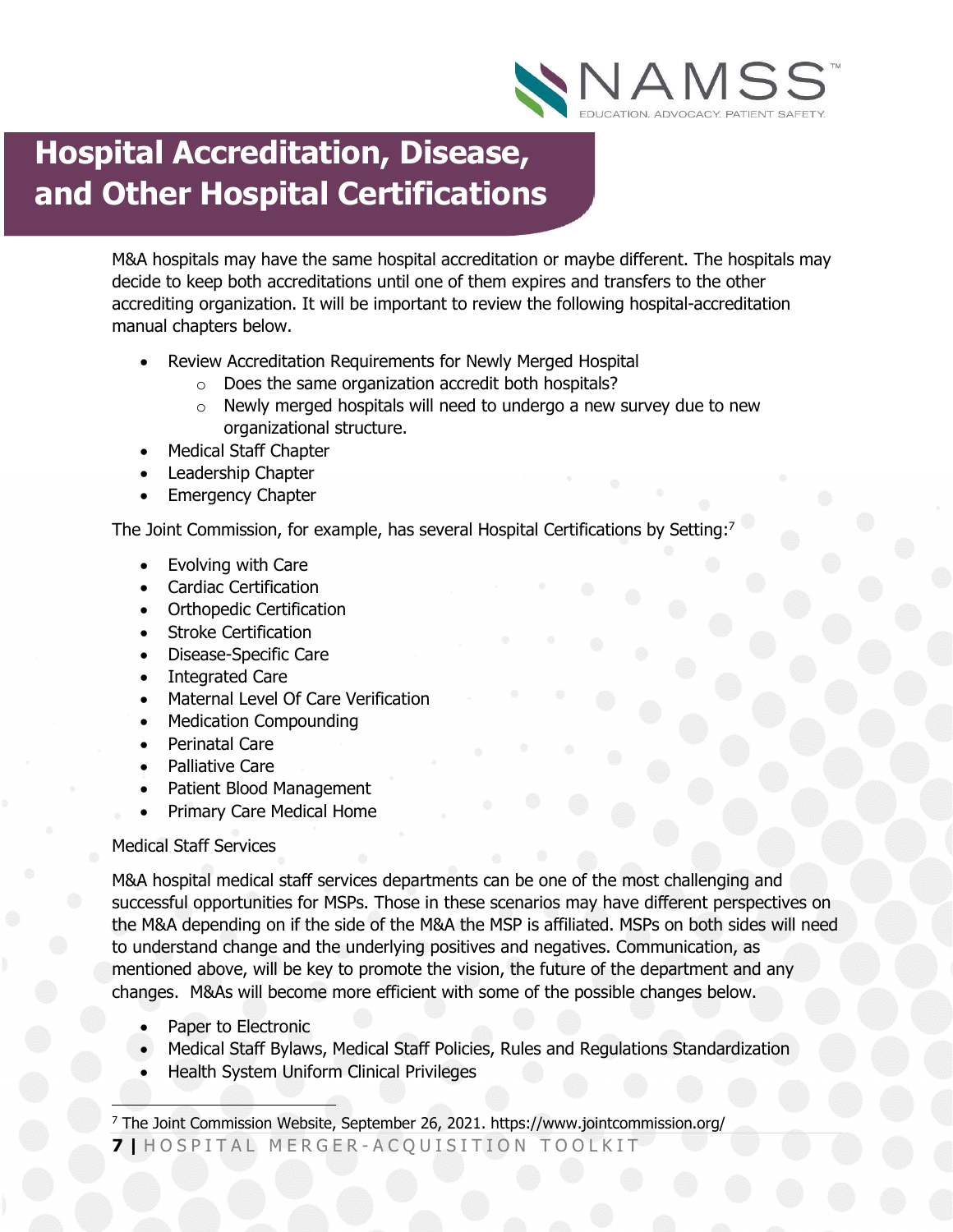

- Focused Professional Practice Evaluation, Ongoing Professional Practice Evaluation, Peer Review, and Quality Indicators Review
- Credentials Verification Organization (CVO)
- One Medical Staff (all participating hospitals would need to follow requirements to make this change)
- Formal Education and Training for MSPs
- Staffing evaluation and working with Human Resources on medical staff job descriptions and qualifications
- Reduction of Retraining of MSPs to other job descriptions within Medical Staff Services and CVO.

# **Newly M&A Hospital: Impact on MSPs and Medical Staff**

Challenges, successes, and failures are all part of an M&A. It is important for MSPs to communicate with their leadership throughout the M&A. An MSP experiencing an M&A may need to update his/her resume and begin to look for other opportunities as an MSP. This is a good exercise to do every six months. The MSP may want to review his/her existing job description and determine if it is current.

MSPs should also start notating all job responsibilities, duties, and any extra education/training acquired. Because the MSP role continues to evolve, MSPs should continuously update resumes and work experience to reflect changing roles. An updated resume will be a good communication tool and resource for any interviews MSPs may need to have with the newly formed hospital system.

MSPs will help the newly formed M&A hospital's medical staff for communicate, support, and promote the new medical staff's vision. Some of medical staff changes that may occur include:

- Redesigned process flows to make practitioners more efficient, reliable, and cost effective
- Creating service initiatives to drive patient and stakeholder loyalty and drive margin
- Operationalizing service lines and clinical institutes
- Operationalizing important IT initiatives to improve care, minimize disruption, and reduce costs
- Health system clinical privilege redesign with consistent criteria
- Changes to operating, business and marketing plans
- Compensation plan
- Quality plan with approval of specific metrics or targets
- Performance dashboard or scorecard consistent with the organization's strategic plan
- Recruitment and oversight performance measure of relevant medical directors. <sup>8</sup>

 $\overline{\phantom{a}}$ <sup>8</sup> Burroughs, John. "Resign the Medical Staff Model." 2015.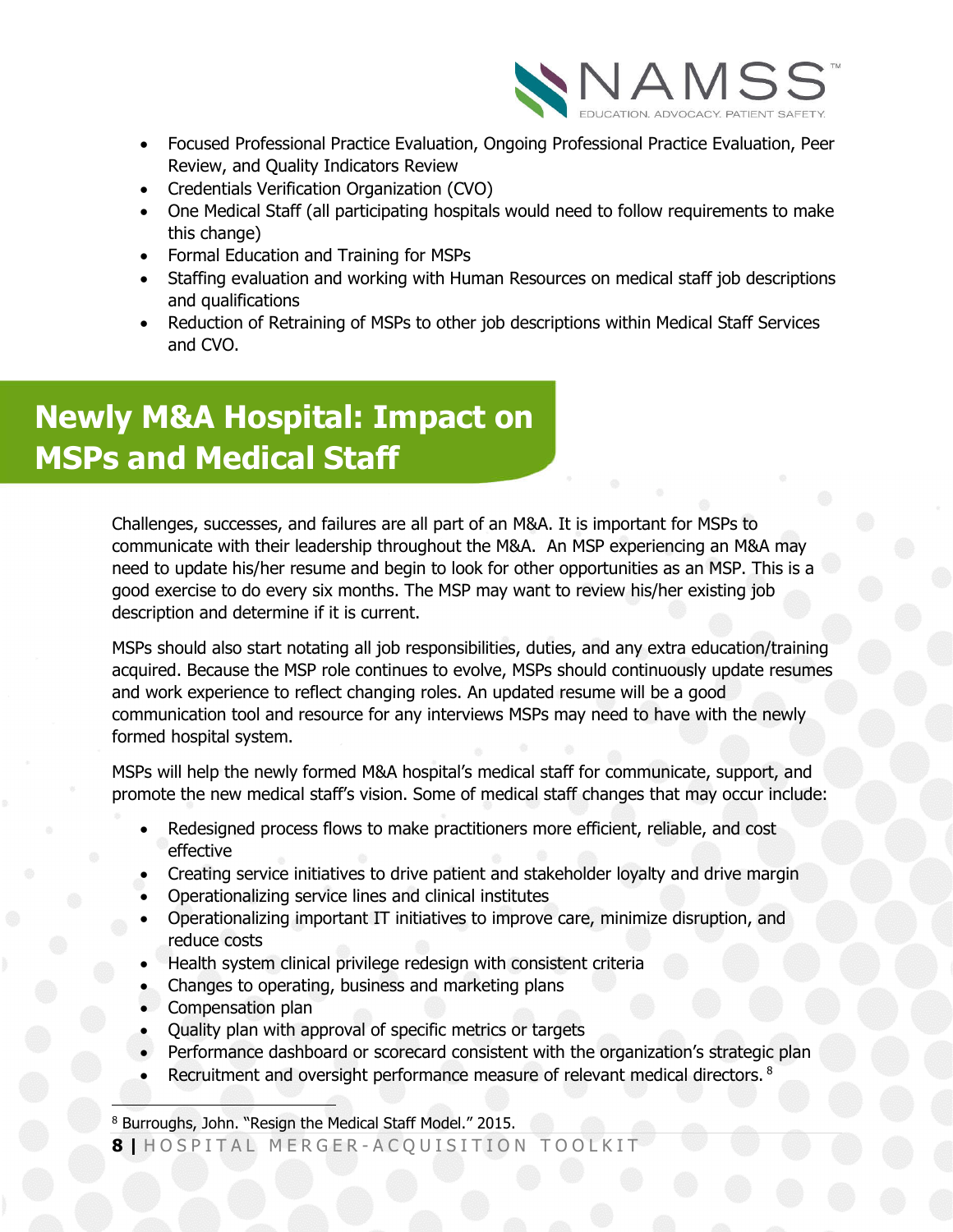

### **Documents**

The newly M&A hospital's governing board shall draft and approve all hospital documents. These documents will guide MSPs on the medical staff services department's governance and organization, qualifications, and responsibilities, credentialing policies, fair-hearing procedures, and rules and regulations. These documents may include:

- Medical Staff Bylaws
- Credentials Policy Medical Staff
- Credentials Policy Advance Practice Professionals
- Fair Hearing Policies and Procedures
- Organizational Manual
- Rules & Regulations
- Application for Medical Staff and Advance Practice Professionals.

Additional Medical-Staff Documents may include:

- Focused Professional Practice Evaluation (FPPE)
- Ongoing Professional Practice Evaluation (OPPE)
- Peer Review Policies
- Professionalism Policy
- Emergency Call Policy
- Conflict of Interest Policy
- Senior Physician Requirements/Aging Physician Policy
- Response to References Policy
- Sharing of Peer Review Policy (Large Hospital System)

# **Developing Health System-Wide Clinical Privileges**

Real-life cases demonstrate the need for consistent and comprehensive quality credentialing, privileging, and peer-review processes, especially across hospital systems. A centralized and standardized system for practitioner verification can help ensure consistency for all credentialing decisions. A system-wide credentialing committee can help ensure that all only vetted applications undergo final board review. Inconsistencies in assessing practitioners within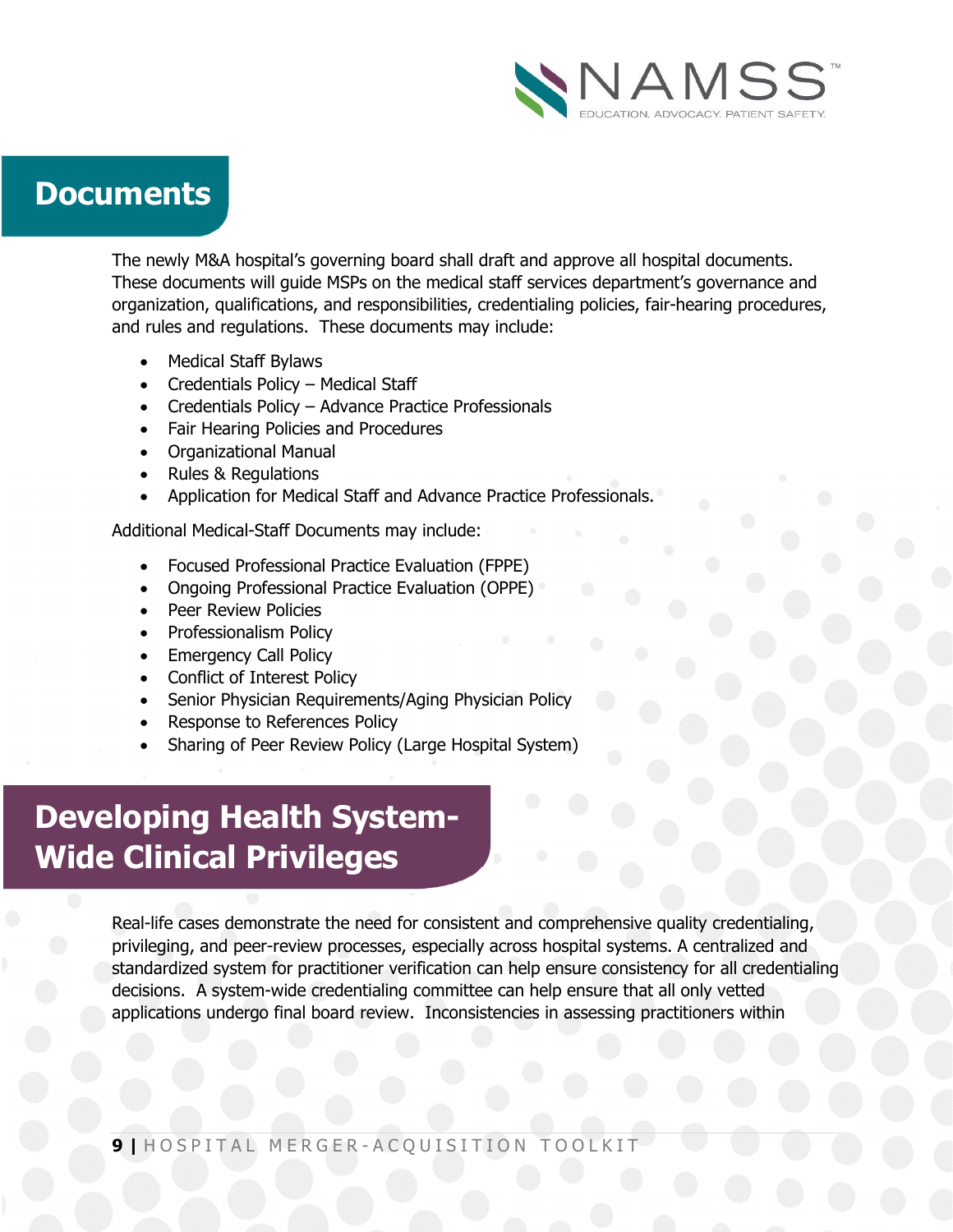

hospital systems can cause time- and resource-consuming delays, as well as potential legal issues.<sup>9</sup>

Healthcare restructuring resulting from an M&A, require consistency across newly formed or merged systems to ensure that all practitioners within the system are competent and qualified. These structural shifts need to align clinical service lines and collect and the growing emphasis on value-based care models require systems to focus more on measurement and reporting. MSP assessments of practitioner behavior and patient experience will continue to be important in determining clinical privileges.

A system's standardization and consistency in awarding clinical privileges can reduce turnaround time and duplicative efforts during the initial appointment process. Practitioners prefer to complete one application for numerous hospitals in the same system than one for each hospital, which improves practitioner satisfaction with the credentialing process.

### **Peer Review**

 $\overline{\phantom{a}}$ 

M&As can help improve systematic processes for sharing peer review, which can prevent a practitioner from moving within the hospital system under the radar, and making the same mistakes. Hospital systems should develop a structured process for sharing and protecting information, in accordance with state peer review privileges laws. Medical staff bylaws should include provisions that enable all hospitals within a system to adhere to a one hospital's corrective action or medical staff appointment/privileging decision.<sup>10</sup>

### **Decision on Credentialing Software**

During an M&A, the hospitals need to select a credentialing software for official use. If a credentials verification organization (CVO) already exist within the system, the M&A hospital will have their credentialing data transferred to the system credentialing software. MSPs will need to help develop a timeline to execute this integration and the CVO's start date for the resulting M&A hospital. Setting up security, training MSPs, and implementing the system all need to take place, ideally under the guidance of a manager. Medical Staff services departments and CVOs usually include personnel with IT expertise.

<sup>9</sup> Schumacher, Avery and Kleinman, Stephen R. "Sharing Credentialing, Privileging, and Peer Review Information with Systems." Bricker & Eckler LLP, Columbus, OH. April 29, 2019. https://www.namss.org/Portals/0/StateAssociations/Ohio/Sharing%20of%20PRI%20Article\_AHLA%20MS CPR%20(CLEAN)%20(1)%20(2).pdf?ver=2020-12-23-124512-463  $10$  Ibid.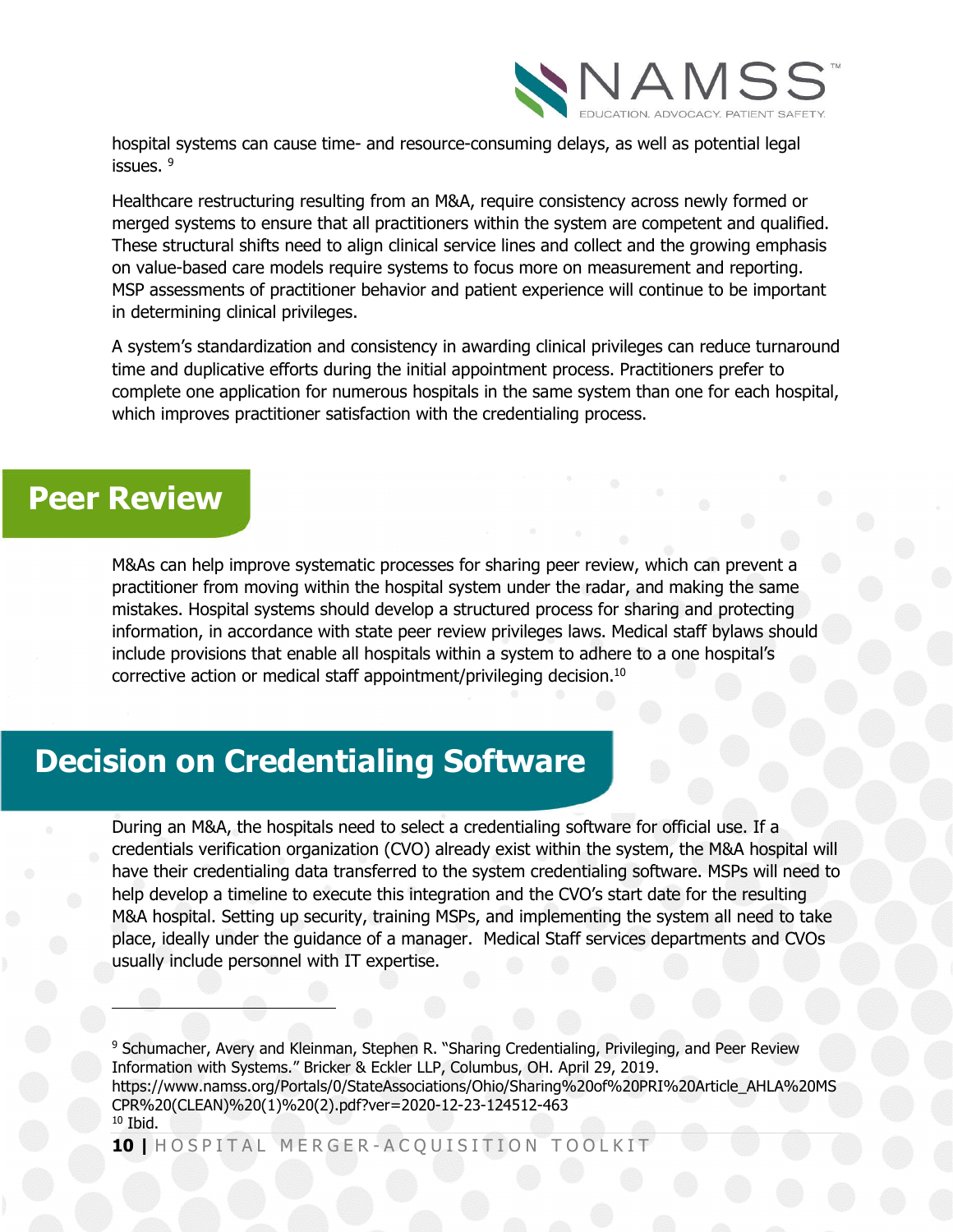

### **Contracts**

The M&A hospitals will need to determine which hospital services to keep, cancel, or consolidate. Contracted service in medical staff may include, but not be limited to, the following:

- Hospital-Based Services (Anesthesiology, Emergency Medicine, Radiology, Radiation Oncology, Pathology, Hospitalists Services (Neonatal, Pediatrics, Internal Medicine, etc.)
- Telehealth Services
- Verification Services and credentialing software contracts

### **Keys to Successful Integration**

MSPs will want all the hospitals to be successful. This takes time, dedication, empathic listening, and the willingness to change. Some of the keys to success include:

- Physician Leadership Support
- Project Management
- Communication, Communication, Communication
- **Education**
- Lessons Learner
- Reevaluation and Performance Improvement
- Legal Support (Internal and External)
- Respect
- Embrace Change
- Human Resources Involvement
- Organizational Structure
- Improved Quality & Patient Safety

### **The Future of M&As**

While COVID-19 caused a significant reduction in M&A, it is likely that M&A activity will eventually exceed the pre-COVID trends.<sup>11</sup> MSPs can equip themselves now for future M&A to ensure that they take advantage of leadership opportunities and provide a needed voice is establishing, modifying, and arranging a medical staff service department resulting from an M&A.

1 <sup>11</sup> Diamond, Brandee L., Lehot, Louis, Chow, Eric. "Healthcare Shines in M&A's Major Comeback So Far In 2021." April 12, 2021.